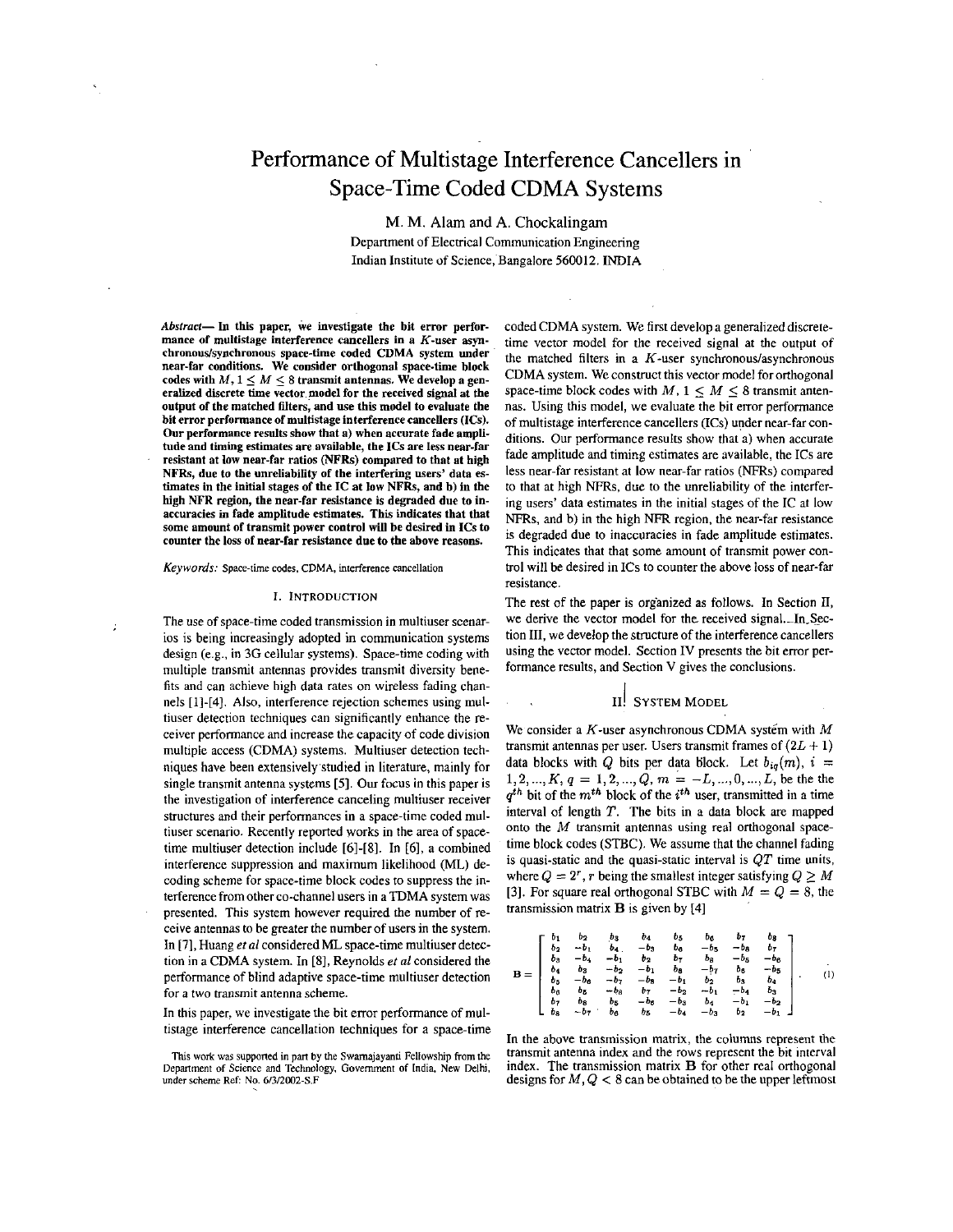submatrix of **B** of order  $Q \times M$ . For example,  $M = Q = 2$ the transmission matrix  $\vec{B}$  can be obtained to be

$$
\mathbf{B} = \left[ \begin{array}{cc} b_1 & b_2 \\ b_2 & -b_1 \end{array} \right]. \tag{2}
$$

We are interested in developing a vector model for the received signal. In the following, we first illustrate the construction of the model using  $M = Q = 2$  as an example, and then state the generalization of the model for any  $M < 8$ .

For the  $M = Q = 2$  system, the received signal on a receive antenna can be written using **(2)** as

$$
y(t) = y_1(t) + y_2(t) + z(t),
$$
 (3)

$$
y_1(t) = \sum_{m=-L} \sum_{i=1} A_{i1} h_{i1}(m) \left\{ b_{i1}(m) s_{i1}^{(m)} + b_{i2}(m) s_{i2}^{(m)} \right\}, \qquad (4)
$$

$$
y_2(t) = \sum_{m=-L}^{L} \sum_{i=1}^{K} A_{i2} h_{i2}(m) \Big\{ b_{i2}(m) s_{i1}^{(m)} - b_{i1}(m) s_{i2}^{(m)} \Big\}.
$$
 (5)

In the above,  $\mathbf{y}_p$ ,  $p \in \{1, \}$  is the signal component due to the  $p^{th}$  transmit antenna,  $A_{ip}$  is the transmit amplitude on the  $p^{th}$  transmit antenna of the  $i^{th}$  user,  $h_{ip}(m)$  is the complex channel gain for the  $m^{th}$  block from the  $p^{th}$  transmit antenna of the  $i^{th}$  user, and  $s_{ia}^{(m)}$  represents the signature waveform of the *i*<sup>th</sup> user for the  $q^{t\hat{h}}$  bit in a block,  $q \in \{\hat{\phi}, 2\}$ , given by

$$
s_{iq}^{(m)} = s_i \left( t - mQT - \overline{q-1}T - \tau_i \right), \tag{6}
$$

where  $s_i(t)$  is a unit energy waveform time limited in the interval  $[0, T]$ , and  $\tau_i$  is the random time delay of the *i*<sup>th</sup> user, which we assume to be independent of the transmitting **an**tenna and to satisfy  $\tau_i \geq r$  \*for  $j > i$ . Also,  $z(t)$  is a zero mean complex Gaussian noise process with variance  $2\sigma^2$ .

The demodulator on each receive antenna uses a bank of *K*  matched filters, each matched to a different user signature waveform. With the timing of all the users,  $\tau_j$ ,  $j = 1, 2, ..., K$ being known, the received signal at the output of the matched filters can be written as

$$
y_{jq}(n) = \int_{nQT + \tau_j}^{(n+1)QT + \tau_j} y(t)s_{jq}(t - nQT - \tau_j)dt, \qquad (7)
$$

where *j=1,2,* ..., *K,* **q=1,2,** ..\_, Q and *n=-L,* \_\_., 0, ..., *L.* We have two cross-correlations between every pair of signature waveforms that depend on the time offset  $\tau$  between the users. If  $j < k, 1 \leq j, k \leq K$ , we have

$$
\rho_{jk}(\tau) = \int_{\tau}^{T} s_j(t)s_k(t-\tau)dt, \ \rho_{kj}(\tau) = \int_{0}^{\tau} s_j(t)s_k(t+T-\tau)dt, \quad
$$

where  $\tau \neq \tau \neq \hat{\tau}_j$   $\begin{bmatrix} 0, T, 0 \end{bmatrix}$  *S* following *KB* matrices: **Using** @), we define the

$$
\mathbf{R}[0] = \left[ \begin{array}{cccc} 1 & \rho_{12}(\tau_2 - \tau_1) & \cdots & \rho_{1K}(\tau_K - \tau_1) \\ \vdots & \vdots & \ddots & \rho_{2K}(\tau_K - \tau_2) \\ \vdots & \vdots & \vdots & \vdots \\ \rho_{1K}(\tau_K - \tau_1) & \rho_{2K}(\tau_K - \tau_2) & \cdots & 1 \end{array} \right], \quad (
$$

$$
\mathbf{R}[1] = \left[\begin{array}{ccccc} 0 & \rho_{21}(\tau_2 - \tau_1) & \rho_{31}(\tau_3 - \tau_1) & \cdots & \rho_{K1}(\tau_K - \tau_1) \\ 0 & \rho_{32}(\tau_3 - \tau_2) & \cdots & \rho_{K2}(\tau_K - \tau_2) \\ \vdots & \vdots & \ddots & \vdots & \vdots \\ 0 & 0 & \cdots & 0 & \rho_{KK-1}(\tau_K - \tau_{K-1}) \\ 0 & 0 & 0 & 0 & \rho_{KK-1}(\tau_K - \tau_{K-1}) \end{array}\right]
$$

It is noted that, when we consider synchronous CDMA,  $R[1] = 0$ . The following matrices would help us write (7) in vector notation:

$$
\mathbf{y}_q(n) = \begin{bmatrix} y_{1q}(n), \dots, y_{Kq}(n) \end{bmatrix}^T, \quad (11)
$$

$$
(n) = \left[\mathbf{y}_1^T(n), \mathbf{y}_2^T(n), \dots, \mathbf{y}_Q^T(n)\right]^T, \tag{12}
$$

$$
r = \left[ \mathbf{y}^T(-L), \dots, \mathbf{y}^T(0), \dots, \mathbf{y}^T(L) \right]^T, \tag{13}
$$

$$
\mathbf{H}_q(n) = diag\Big[A_{1q}h_{1q}(n), \ldots, A_{Kq}h_{Kq}(n)\Big], \qquad (14)
$$

$$
\mathbf{H}(n) = \begin{bmatrix} \mathbf{H}_1(n) & \mathbf{H}_2(n) \\ -\mathbf{H}_2(n) & \mathbf{H}_1(n) \end{bmatrix}, \qquad (15)
$$

$$
\mathbf{H} = diag\big[\mathbf{H}(-L), \dots, \mathbf{H}(0), \dots, \mathbf{H}(L)\big],\tag{16}
$$

$$
\mathbf{b}_q(n) = \left[ b_{1q}(n), \ldots, b_{Kq}(n) \right]^\prime, \tag{17}
$$

$$
\mathbf{b}(n) = \left[\mathbf{b}_1^T(n), \dots, \mathbf{b}_Q^T(n)\right]^T, \tag{18}
$$

$$
\mathbf{b} = \left[ \mathbf{b}^T(-L), \dots, \mathbf{b}^T(0), \dots, \mathbf{b}^T(L) \right].
$$
 (19)

Using the above definitions, it can be shown that

$$
\mathbf{y} = \mathbf{C} \mathbf{H} \mathbf{b} + \mathbf{z}, \tag{20}
$$
\n
$$
\begin{bmatrix} \mathbf{R}[0] & \mathbf{R}^T[1] & 0 & \dots & \dots \\ \mathbf{R}[1] & \mathbf{R}[0] & \mathbf{R}^T[1] & 0 & \dots \\ \end{bmatrix} \tag{21}
$$

$$
\mathbf{C} = \begin{bmatrix} \mathbf{R}[1] & \mathbf{R}[0] & \mathbf{R}^T[1] & \cdots \\ \mathbf{0} & \mathbf{R}[1] & \mathbf{R}[0] & \mathbf{R}^T[1] & \cdots \\ \vdots & \vdots & \vdots & \vdots & \vdots \\ \mathbf{0} & \cdots & \mathbf{0} & \mathbf{R}[1] & \mathbf{R}[0] \end{bmatrix} .
$$
 (21)

$$
E\left[\mathbf{z}\mathbf{z}^H\right] = 2\sigma^2 \mathbf{C},\tag{22}
$$

where  $z^H$  denotes the Hermitian of the complex vector  $z$ .

The vector model in  $(20)$  can be valid for other values of M, provided the matrices,  $H(n)$  (of order  $QK \times QK$ ) are defined appropriately. For example, if  $M = Q = 8$ ,

$$
H(n) \approx \left[ \begin{array}{ccccccccc} H_1 & H_2 & H_3 & H_4 & H_5 & H_6 & H_7 & H_8 \\ -H_2 & H_1 & H_4 & -H_3 & H_6 & -H_5 & -H_8 & H_7 \\ -H_3 & -H_4 & H_1 & H_2 & H_7 & H_8 & -H_5 & -H_6 \\ -H_4 & H_3 & -H_2 & H_1 & H_8 & -H_7 & H_6 & -H_7 \\ -H_5 & -H_6 & -H_7 & -H_8 & H_1 & H_2 & H_3 & H_4 \\ -H_5 & H_6 & -H_7 & -H_8 & H_1 & H_2 & H_3 & H_4 \\ -H_7 & H_8 & H_5 & -H_6 & -H_3 & H_4 & -H_4 & H_2 \\ -H_7 & H_8 & H_5 & -H_5 & -H_4 & -H_3 & H_2 & H_1 \\ -H_8 & -H_7 & H_6 & H_5 & -H_4 & -H_3 & H_2 & H_1 \end{array} \right].
$$

where the indices *n* for the elements  $H_q, q = 1, 2, ..., Q$ , have been omitted for convenience. It is noted that the structure of the square matrix *C* (of order  $QK(2L + 1)$ ) remains same. For values of M and Q other than 8,  $\mathbf{H}(n)$  is given by the upper leftmost submatrix of order  $QK \times QK$  in the above Eqn. For the case of  $M \notin \{4, 2, \ldots\}$ ,  $M < Q$ . Therefore, only the elements  $H_q(n)$ ,  $q = 1, 2, ..., M$ , are non-zero, i.e.,  $H_q(n) = 0$  for  $M < q \leq Q$ .

To summarize, **(20)** gives the desired discrete-time vector model for the received signal at the output of the matched fil- (8) model for the received signal at the output of the materica in-<br>ter. The square matrix **C** contains the correlation coefficients between the signature waveforms of the users and **is** called the correlation matrix. The matrix **H is** the channel matrix and **z is** a zero mean complex Gaussian vector with covariance **ma**  *by (22). trix given by (22).*  $\frac{191}{2}$ 

#### i **111. INTERFERENCE** CANCELLATION

**A** direct consequence of the orthogonality of the STBC used for transmission **is [3]** 

$$
\begin{array}{ccc}\n\vdots & \vdots & \vdots \\
0 & \rho_{K\overline{K-1}}(r_{K}-r_{K-1}) \\
0 & 0 & Re(H^{H}n) = diag[Re[H^{H}(-L)H(-L)], \ldots, Re[H^{H}(L)H(L)]], & (23) \\
0 & Re[H^{H}(n)H(n)] = diag[(P_{1}(n), \ldots, P_{Q}(n)], & (24)\n\end{array}
$$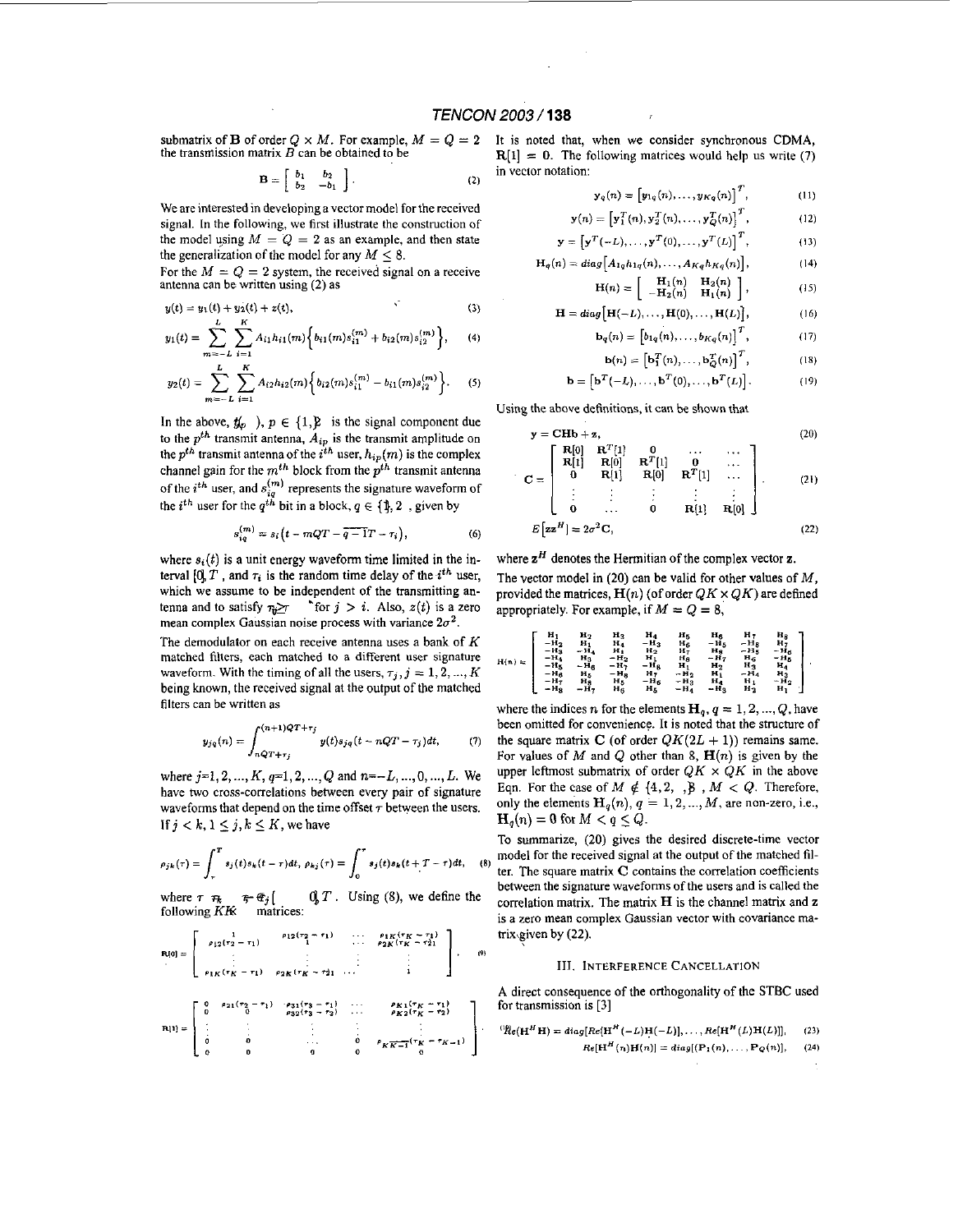### *Communications-/* **/139**



Fig. 1. Structure of the SIC

$$
\mathbf{P}_q(n) = diag[\sum_{p=1}^{M} A_{1p}^2 |h_{1p}(n)|^2, \dots, \sum_{p=1}^{M} A_{Kp}^2 |h_{Kp}(n)|^2],
$$
  
 
$$
q = 1, 2, \dots, Q.
$$
 (25)

The above identity facilitates coherent demodulation of the received signal using the vector model derived in the previous section. We first illustrate two suboptimum linear detectors, namely, the conventional matched filter (MF) detector and the decorrelating (DC) detector, which will he used as first stages in the multistage interference cancellers to he presented later. We assume one receive antenna throughout (although it is easy to extend the model to multiple receive antennas). We also assume perfect knowledge of the channel matrix H and the correlation matrix *C.* The matched filter outputs at the receive antenna is given by (20).

An estimate of **b**, obtained using the conventional MF detector (which does not take into account the multiple access interference via the the matrix  $C$ ), is given by

$$
\hat{\mathbf{b}} = sgn[Re(\mathbf{H}^H \mathbf{y})]
$$
 (26)

$$
= sgn[Re(\mathbf{H}^H \mathbf{H})\mathbf{b} + Re(\mathbf{H}^H (\mathbf{C} - \mathbf{I})\mathbf{H})\mathbf{b} + Re(\mathbf{H}^H \mathbf{z})].
$$
 (27)

The first term in the above equation represents the desired signal, whereas the second and the last term represent the MAI and noise, respectively. The decorrelating (DC) detector can be realized by rewriting (20) as

$$
u = Rb + n
$$
  
 
$$
u = Re(HHy), R = Re(HH CH)n = Re(HHz).
$$
 (28)

An estimate of **b**, obtained using the decorrelating detector (which suppresses the MAI), is given by

$$
\hat{\mathbf{b}} = sgn[\mathbf{R}^{-1}\mathbf{u}] = sgn[\mathbf{b} + \mathbf{R}^{-1}\mathbf{n}].
$$
 (29)

Now, consider the interference cancellation using successive interference canceller (SIC) and parallel interference canceller (PIC) [9], [10]. The following definitions will be useful in developing the structure of the SIC/PIC for the considered sys-

- $\hat{\mathbf{b}}^{(i)}$ : is the estimated vector **b** with elements of the *i*<sup>th</sup> user only being non-zero
- user only being non-zero **IV. RESULTS AND DISCUSSION** .  $\hat{\mathbf{b}}^{(i)}$ : is the estimated vector **b** with elements of the  $i^{th}$ user being zero
- $H^{(i)}$ : is the channel matrix with rows of the *i*<sup>th</sup> user only being non-zero
- being non-zero<br>**H**( $\ddot{i}$ ): is the channel matrix with rows of the  $i^{th}$  user being zero.



Fig. 2. Structure of the PIC

#### *Serial Interference Canceller*

For successive interference cancellation, we start with an initial estimate for vector b given by one of the linear detectors above (i.e., (26) or (29)). Then, we decompose  $\hat{b}$  and  $\hat{H}$  as follows:

$$
\hat{\mathbf{b}} = \hat{\mathbf{b}}^{(i)} + \hat{\mathbf{b}}^{(i)},\tag{30}
$$

$$
\mathbf{H} = \mathbf{H}^{(i)} + \mathbf{H}^{(i)},\tag{31}
$$

where the *i<sup>th</sup>* user is the strongest user. The elements of the  $i<sup>th</sup>$  user in  $\hat{b}^{(i)}$  is taken as the final estimate for the bits of the  $i^{th}$  user. Then using  $\hat{\mathbf{b}}^{(i)}$ , we regenerate and cancel the signal component due to the  $i<sup>th</sup>$  user (i.e., the strongest user) from the signal vector  $y$  and modify the channel matrix  $H$  as follows:

$$
\mathbf{y} \leftarrow \mathbf{y} - \mathbf{C} \mathbf{H}^{(i)} \hat{\mathbf{b}}^{(i)}, \tag{32}
$$

$$
\mathbf{H} \leftarrow \mathbf{H}^{(1)}.
$$
 (33)

The resulting signal vector  $y$  and the channel matrix  $H$  is then used in (26) or **(29),** and the above process is repeated from (30) through (33) to cancel the interference from the next strongest user. We continue the process until the bits of all the users are decoded.

#### *Parallel Interference Canceller*

For parallel interference cancellation also, we **start** with an initial estimate for vector **b** given by (26) or (29). Then we decompose  $\hat{\mathbf{b}}$  and  $\mathbf{H}$  as in (30) and (31), respectively. The *i*<sup>th</sup> user in this case is the desired user. Using  $\mathbf{b}^{(\bar{i})}$  as an estimate of the other user hits, we regenerate and cancel the other user interference from the signal vector y and then estimate the bits of the *ith* user (i.e., the desired user) as follows:

$$
\mathbf{y} \leftarrow \mathbf{y} - \mathbf{C} \mathbf{H}^{(\bar{i})} \hat{\mathbf{b}}^{(\bar{i})}, \tag{34}
$$

$$
\hat{\mathbf{b}}^{(i)} \leftarrow sgn\left[Re(\mathbf{H}^{(i)H}\mathbf{y})\right]. \tag{35}
$$

We take the elements of the  $i^{th}$  user in  $\hat{\mathbf{b}}^{(i)}$  as an estimate for the bits of the  $i^{th}$  user. A similar procedure is followed for all other users and the final estimate of the vector **b** obtained can veloping the structure of the SIC/PIC for the considered sys-<br>tem:<br>overall process can be repeated.

We simulated the model developed above and evaluated the hit error performance of the interference cancellation techniques under near-far conditions. A synchronous space-time coded CDMA system with two users  $(K = 2)$  using two transmit antennas per user  $(M = 2)$  is considered. The values of the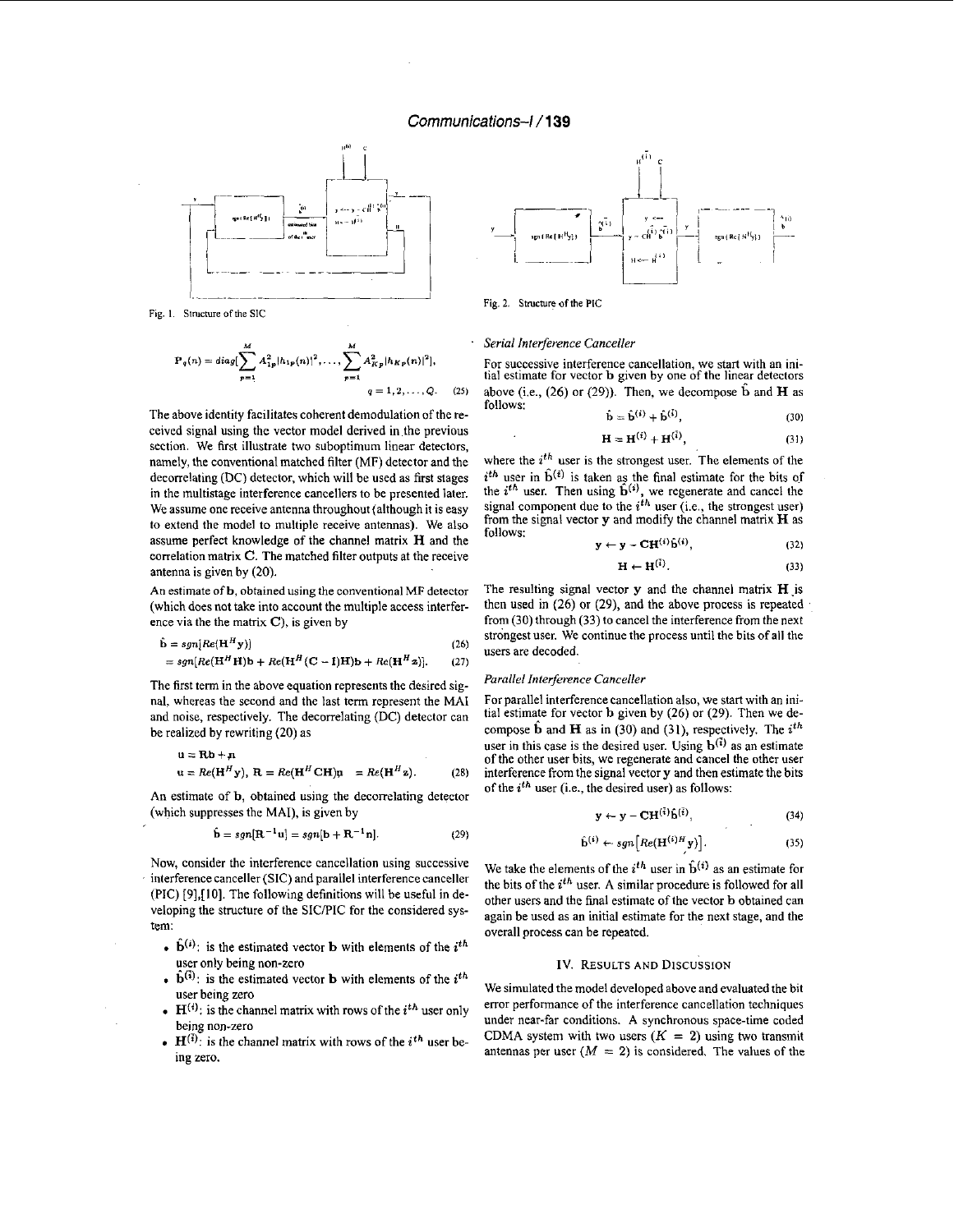### *TENCON* **2003** / **<sup>140</sup>**



Fig. **3.** BER **perfommce of** SIC **for user** I **as a function of** SNR **in a 2-user**  space-time coded CDMA system.  $M = 2$ ,  $\rho = 0.8$ . Perfect fade amplitude **estimates.** 



**Fig. 4.** BER **performance** of PIC **for** user I *BS* **a function aFSNR in a 2-user**  space-time coded CDMA system.  $M = 2$ ,  $\rho = 0.8$ . Perfect fade amplitude **estimates.** 

correlation coefficient, *p,* considered are 0.6, 0.7 and **0.8.** We have assumed perfect knowledge of the channel matrices and the correlation matrix for the detection. The complex channel gains,  $h_i q$  ), in the channel matrix, **H**, are taken to be complex Gaussiaq so that the fade amplitudes are Rayleigh distributed. We evaluate the near-far resistance capability of the SIC and PIC for different values of near-far ratio' (NFR). Fig. 3 shows the BER performance plots for SIC with two different fist stage detectors (namely, MF as the first stage and DC as the first stage) at various values of near-far ratios (NFR  $= 0$  dB, 6.02 dB and 9.54 dB) for  $\rho = 0.8$ . Perfect timing and fade amplitude estimates have been assumed in generating the plots in Fig. 3. From Fig. 3, it **is** observed that as the NFR increases the performance of SIC with MF as the first stage improves and moves closer to the single user performance, which can be explained as follows. When the NFR **is** high (the interfering user is much stronger than the desired

$$
{}^{1}\text{We define near-far ratio as }10\log\frac{\sum_{p=1}^{M}A_{2p}^{2}}{\sum_{p=1}^{M}A_{1p}^{2}}\text{ assuming }E|h_{iq}(n)|^{2}=1.
$$



Fig. **5.** BER **performance of** SICPIC **for user** I *as* **a funclion of** NFR **in a**  2-user space-time coded CDMA system for different values of  $\rho$ .  $M = 2$ . SNR = **15.62 dB. Perfect fade amplitude estimates.** 

user), the reliability of the data estimate of the interfering user becomes very good, which, in tum, can result in accurate regeneration and cancellation of this interfering user's signal in the detection of the desired user **in** the subsequent stages. **In**  our two-user case, the second user's data estimation (in the first stage) and cancellation (in the second stage) **is** effective and improves the performance of the first user for high NFR values. It is'also seen that beyond an SNR of **IO** dB, if **we** use a more reliable first stage detector (e.g., DC), then even at low NFR ratios (0 dB and 6.02 dB) the performance of SIC approaches the single user performance. The BER performance of DC **is** also **plotted to** show that the **SIC** with **DC as** the first stage can outperform DC for SNRs beyond **IO** dB. In Fig. **4,** we present a similar performance comparison for the PIC detector. **It is** observed that the above discussions for SIC is equally valid for PIC with slight deviations in the quantitative aspect. We see that at low NFR, PIC with DC as the first stage outperforms the PIC with MF **as** the first stage over the range of SNRs. Also, PIC with DC as the first stage **is** better than the **DC** detector without IC.

The **loss** of near-far resistance at low NFR values **is** more clearly illustrated **in** Fig. *5,* where the bit error rate performance of SIC and PIC (with MF as the first stage) are plotted as a function of NFR at an SNR of **15.62** dB for different values of *p.* It **is** observed that the **loss** is near-far resistance at low NFRs increases as the value of *p* is increased. **In** Fig. *6,*  the hit error rate performance of SIC and PIC (with MF and DC as first stage) are plotted for two values of SNR **(I** *5.62* dB and 13.34 dB). All the detectors tend to perform similar when NFR **is** high. However, in the low NFR region, the SlC/PIC with MF as the first stage becomes less near-far resistant. The SlC/PIC with DC as the first stage retain the near-far resistance better even at low NFR values. In fact, in the low NFR region, the SICPIC with DC as the first stage performs better than SICPIC with MF as the first stage by an order of magnitude in BER. **If** a MF **is** preferred as the first stage because of its lesser complexity, then some amount of transmit power control will be preferred to take care of the near-far resistance